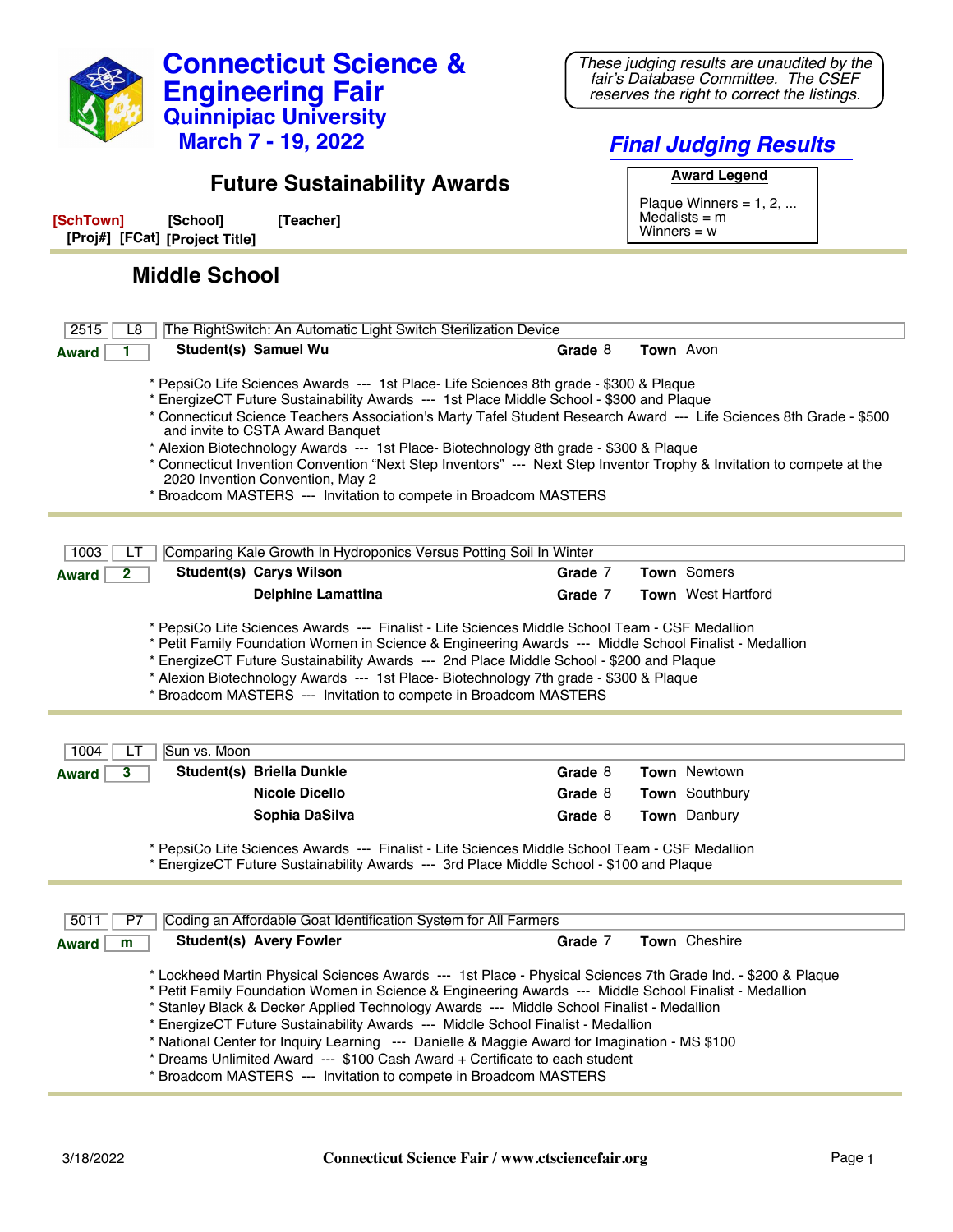| <b>Connecticut Science &amp;</b>                                                                                                                                                                                                                                              | These judging results are unaudited by the<br>fair's Database Committee. The CSEF                                     |
|-------------------------------------------------------------------------------------------------------------------------------------------------------------------------------------------------------------------------------------------------------------------------------|-----------------------------------------------------------------------------------------------------------------------|
| <b>Engineering Fair</b>                                                                                                                                                                                                                                                       | reserves the right to correct the listings.                                                                           |
| <b>Quinnipiac University</b>                                                                                                                                                                                                                                                  |                                                                                                                       |
| <b>March 7 - 19, 2022</b>                                                                                                                                                                                                                                                     | <b>Final Judging Results</b>                                                                                          |
| <b>Future Sustainability Awards</b>                                                                                                                                                                                                                                           | <b>Award Legend</b>                                                                                                   |
|                                                                                                                                                                                                                                                                               | Plaque Winners = $1, 2, $                                                                                             |
| [Teacher]<br>[SchTown]<br>[School]<br>[Proj#] [FCat] [Project Title]                                                                                                                                                                                                          | Medalists $=$ m<br>Winners = $w$                                                                                      |
|                                                                                                                                                                                                                                                                               |                                                                                                                       |
| Light it up with wind energy<br>4015<br>РT                                                                                                                                                                                                                                    | Grade 8                                                                                                               |
| Student(s) Lukas Muy-cardenas<br>Award<br>m<br><b>David Perez</b>                                                                                                                                                                                                             | Town Danbury                                                                                                          |
|                                                                                                                                                                                                                                                                               | <b>Town</b> Danbury<br>Grade 8                                                                                        |
| * EnergizeCT Future Sustainability Awards --- Middle School Finalist - Medallion                                                                                                                                                                                              |                                                                                                                       |
| Mealybug Management 101<br>2010<br>L7                                                                                                                                                                                                                                         |                                                                                                                       |
| A Study of Household Plant Pest Treatment Options                                                                                                                                                                                                                             |                                                                                                                       |
| Student(s) Avni Manish<br><b>Award</b><br>m                                                                                                                                                                                                                                   | Grade 7<br>Town Newington                                                                                             |
| * PepsiCo Life Sciences Awards --- 4th Place- Life Sciences 7th grade - Plaque<br>* EnergizeCT Future Sustainability Awards --- Middle School Finalist - Medallion<br>* Alexion Biotechnology Awards --- 3rd Place- Biotechnology 7th grade - \$100 & Plaque                  | * CASE • The Jackson Laboratory Urban School Challenge Awards --- 5th Place Middle School - Plaque, Medallion         |
|                                                                                                                                                                                                                                                                               |                                                                                                                       |
| 5516<br>P <sub>8</sub><br>Are LED's affected by heat?                                                                                                                                                                                                                         |                                                                                                                       |
| Student(s) Alessandro Ochoa<br><b>Award</b><br>m                                                                                                                                                                                                                              | Town Wilton<br>Grade 8                                                                                                |
| * EnergizeCT Alternative/Renewable Energy Awards --- Middle School Finalist - Medallion<br>* EnergizeCT Future Sustainability Awards --- Middle School Finalist - Medallion                                                                                                   |                                                                                                                       |
| <b>High School</b>                                                                                                                                                                                                                                                            |                                                                                                                       |
| Piezoelectric Wind Harvesting Electrical Energy Conversion<br>6505<br><b>PST</b>                                                                                                                                                                                              |                                                                                                                       |
| Student(s) Dylan Pueschel<br><b>Award</b>                                                                                                                                                                                                                                     | Town Hebron<br>Grade 12                                                                                               |
| <b>John Watrous</b>                                                                                                                                                                                                                                                           | Grade 12<br>Town Hartford                                                                                             |
| * Lockheed Martin Physical Sciences Awards --- 2nd Place - Physical Sciences Senior High Team- \$300(split) &<br>Plaque                                                                                                                                                       |                                                                                                                       |
| * EnergizeCT Future Sustainability Awards --- 1st Place High School - \$500 and Plaque<br>* Raytheon Corporation Awards --- \$500, Plaque<br>* GENIUS Olympiad --- GENIUS Olympiad Competition for1st Place HS Future Sustainability with \$700 stipend                       | * CASE • The Jackson Laboratory Urban School Challenge Awards --- 4th Place High School - Plaque, Medallion           |
|                                                                                                                                                                                                                                                                               |                                                                                                                       |
| Thermal Desalination: A More Efficient and Sustainable Alternative to Reverse Osmosis<br><b>PST</b><br>6501                                                                                                                                                                   |                                                                                                                       |
| <b>Student(s) Robert MacNaughton</b><br>$\mathbf{2}$<br><b>Award</b>                                                                                                                                                                                                          | Town Bronxville<br>Grade 10                                                                                           |
| <b>Michael Yeager</b>                                                                                                                                                                                                                                                         | <b>Town</b> Greenwich<br>Grade 10                                                                                     |
| * EnergizeCT Future Sustainability Awards --- 2nd Place High School - \$300 and Plaque<br>* Stockholm Junior Water Prize --- Certificate, \$25 gift card by CSEF, possible advance to further competition<br>Connecticut Architecture Foundation, William M. Mack, AIA Award. | * CT Architecture Foundation - The William M. Mack, AIA Award --- \$250 Gift Certificate to Barnes and Noble from the |